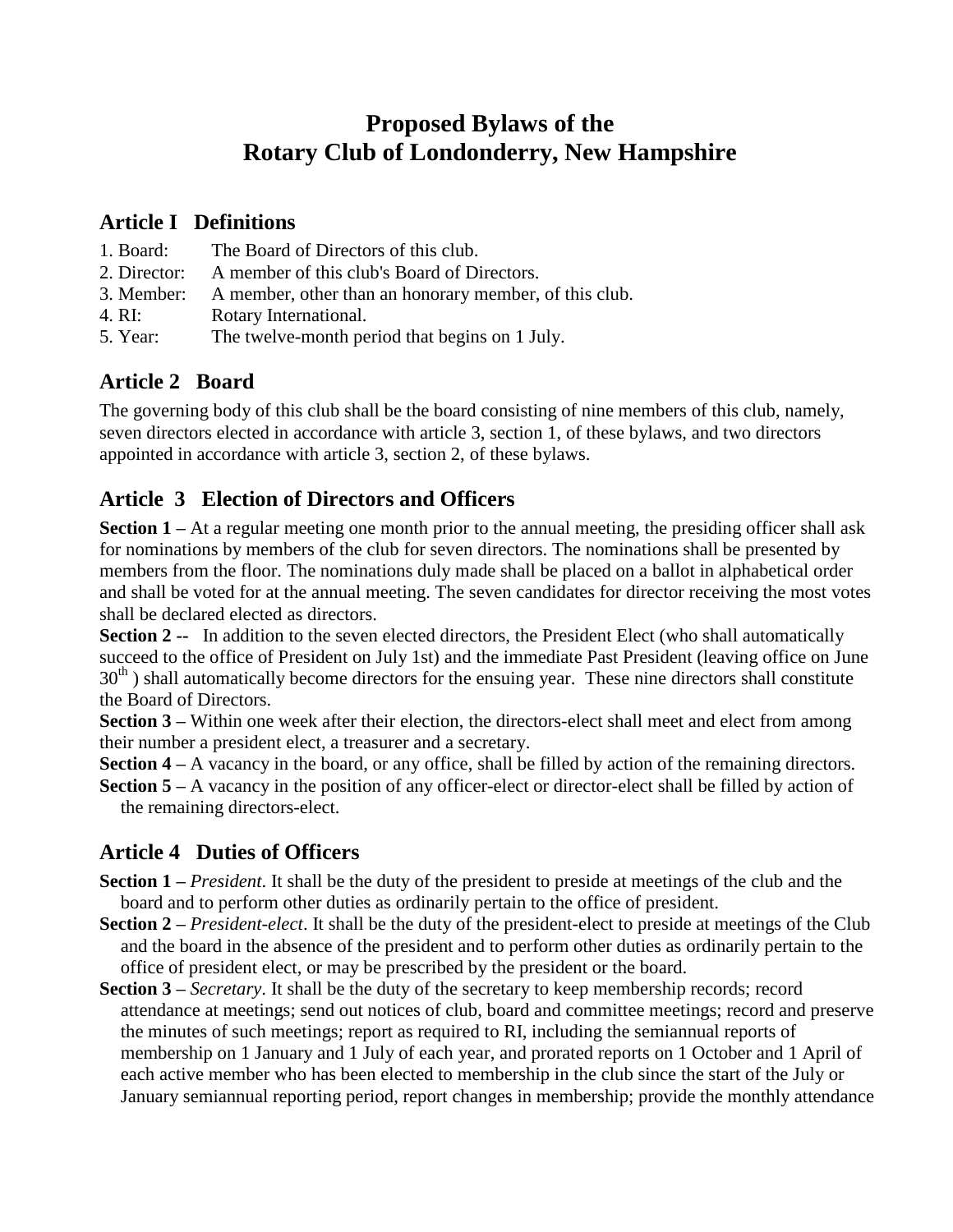report, which shall be made to the district governor within 15 days of the last meeting of the month; collect and remit RI official magazine subscriptions; and perform other duties as usually pertain to the office of secretary.

**Section 4 –***Treasurer*. It shall be the duty of the treasurer to have custody of all funds, accounting for it to the club annually and at any other time upon demand by the board, and to perform other duties as pertains to the office of treasurer. Upon retirement from office, the treasurer shall turn over to the incoming treasurer or to the president all funds, books of accounts, or any other club property.

# **Article 5 Meetings**

- **Section 1 –***Annual Meeting.* An annual meeting of this club shall be held not later than the last day of December in each year, at which time the election of officers and directors to serve for the ensuing year shall take place.
- **Section 2** The regular weekly meetings of this club shall be held on Wednesday at 7:30 A.M. Due notice of any changes in or canceling of the regular meeting shall be given to all members of the club. All members excepting an honorary member (or member excused pursuant to Article 8, sections 3 and 4 of the Rotary Club Constitution) in good standing in this club, on the day of the regular meeting, must be counted as present or absent, and attendance must be evidenced by the member's being present for at least sixty (60) percent of the time devoted to the regular meeting, either at this club or at any other Rotary club, or as otherwise provided in the standard Rotary club constitution, article 8, sections 1 and 2.
- **Section 3** One-third of the membership shall constitute a quorum at the annual and regular meetings of this club.
- **Section 4 –**Regular meetings of the board shall be held on the second Tuesday of each month. Special meetings of the board shall be called by the president, whenever deemed necessary, or upon the request of two (2) directors, due notice having been given.
- **Section 5 –**A majority of the directors shall constitute a quorum of the board.

### **Article 6 Fees and Dues**

- **Section 1 –**The admission fee shall be determined by the Board of Directors on an annual basis and shall be paid before the applicant can qualify as a member.
- **Section 2** The membership dues shall be determined by the Board of Directors on an annual basis, payable quarterly, with the understanding that a portion of each quarterly payment shall be applied to each member's subscription to the RI official magazine.

### **Article 7 Method of Voting**

The business of this club shall be transacted by *viva voce\** vote except the election of directors, which shall be by ballot, unless there shall be no contest in the election. The board may determine that a specific resolution be considered by ballot rather than by *viva voce* vote.

### **Article 8 Four Avenues of Service**

The four Avenues of Service are the philosophical and practical framework for the work of this Rotary club. They are Club Service, Vocational Service, Community Service, and International Service. This club will be active in each of the four Avenues of Service.

#### **Article 9 Committees**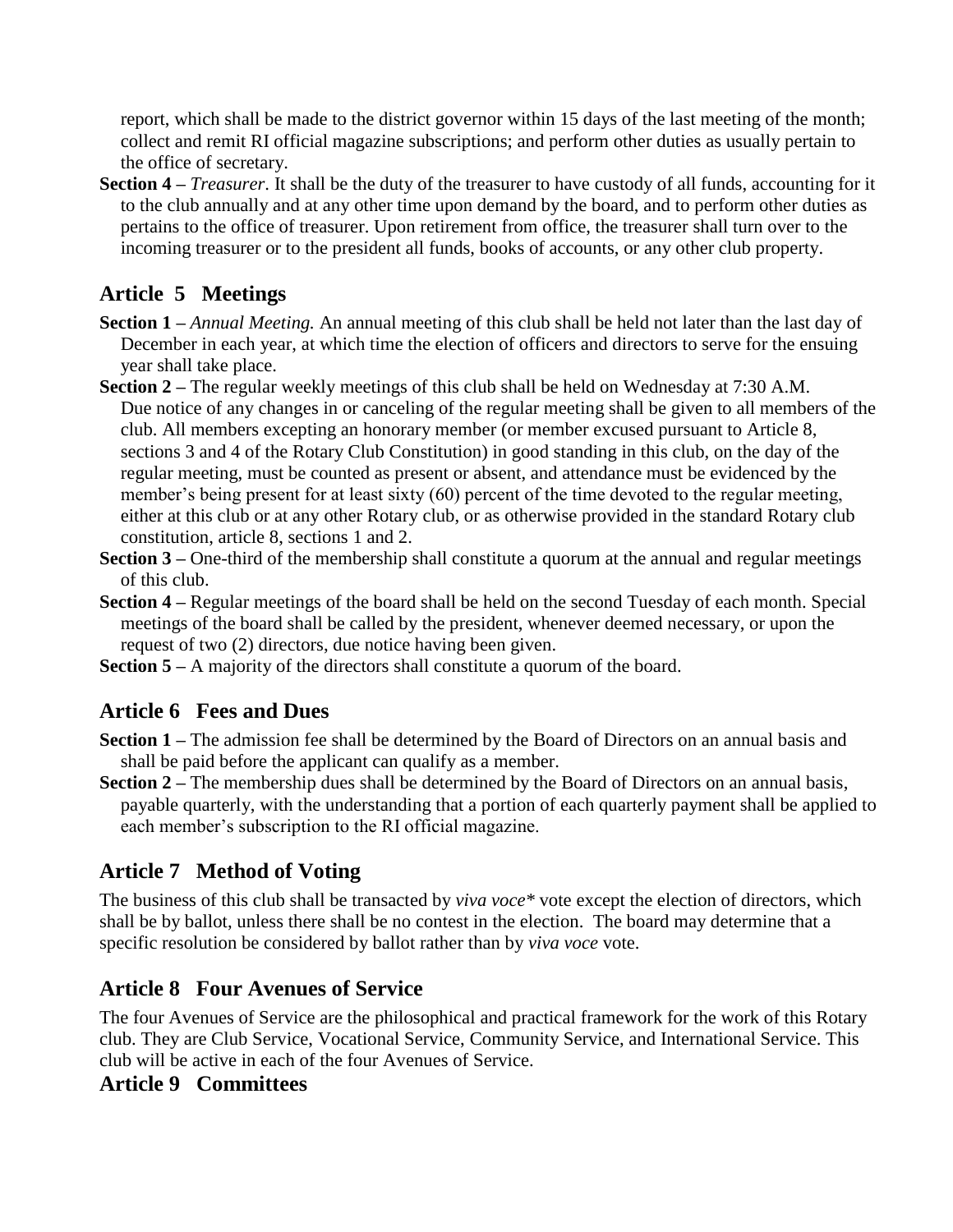Club committees are charged with carrying out the annual and long-range goals of the club based on the four Avenues of Service. The president-elect, president and immediate past president should work together to ensure continuity of leadership and succession planning. When feasible, committee members should be appointed to the same committee for several years to ensure consistency. The president-elect is responsible for appointing committee members to fill vacancies, appointing committee chairs and conducting planning meetings prior to the start of the year in office. It is recommended that the chair have previous experience as a member of the committee. Standing committees should be appointed as follows:

•**Membership -** This committee should develop and implement a comprehensive plan for the recruitment and retention of members.

•**Club Public Relations** - This committee should develop and implement plans to provide the public with information about Rotary and to promote the club's service projects and activities. •**Club Operations** - This committee should conduct activities associated with the effective

operation of the club.

•**Service Projects -** This committee should develop and implement a plan for educational, humanitarian and vocational projects that address the needs of its community and communities in other countries.

•**Allocations -** This committee should develop and implement a plan for the distribution of charitable funding.

•**Fundraising** - This committee should develop and implement a fundraising plan sufficient to meet the charitable goals of the Board of Directors.

The president may create and appoint members to additional *ad hoc* committees as needed.

(a) The president shall be ex officio a member of all committees and, as such, shall have all the privileges of membership thereon.

(b) Each committee shall transact its business as is delegated to it in these bylaws and such additional business as may be referred to it by the president or the board. Except where special authority is given by the board, such committees shall not take action until a report has been made and approved by the board.

(c) Each chair shall be responsible for regular meetings and activities of the committee, shall supervise and coordinate the work of the committee and shall report to the board on all committee activities.

### **Article 10 Duties of Committees**

The duties of all committees shall be established and reviewed by the president for his or her year. In declaring the duties of each, the president shall make reference to appropriate RI materials. The service project committee will consider vocational service, community service and international service avenues when developing plans for the year. Each committee shall have a specific mandate, clearly defined goals, and action plans established by the beginning of each year for implementation during the course of the year. It shall be the primary responsibility of the president-elect to provide the necessary leadership to prepare a recommendation for club committees, mandates, goals and plans for presentation to the board in advance of the commencement of the year as noted above.

# **Article 11 Leave of Absence**

Upon written application to the board, setting forth good and sufficient cause, leave of absence may be granted excusing a member from attending the meetings of the club for a specified length of time.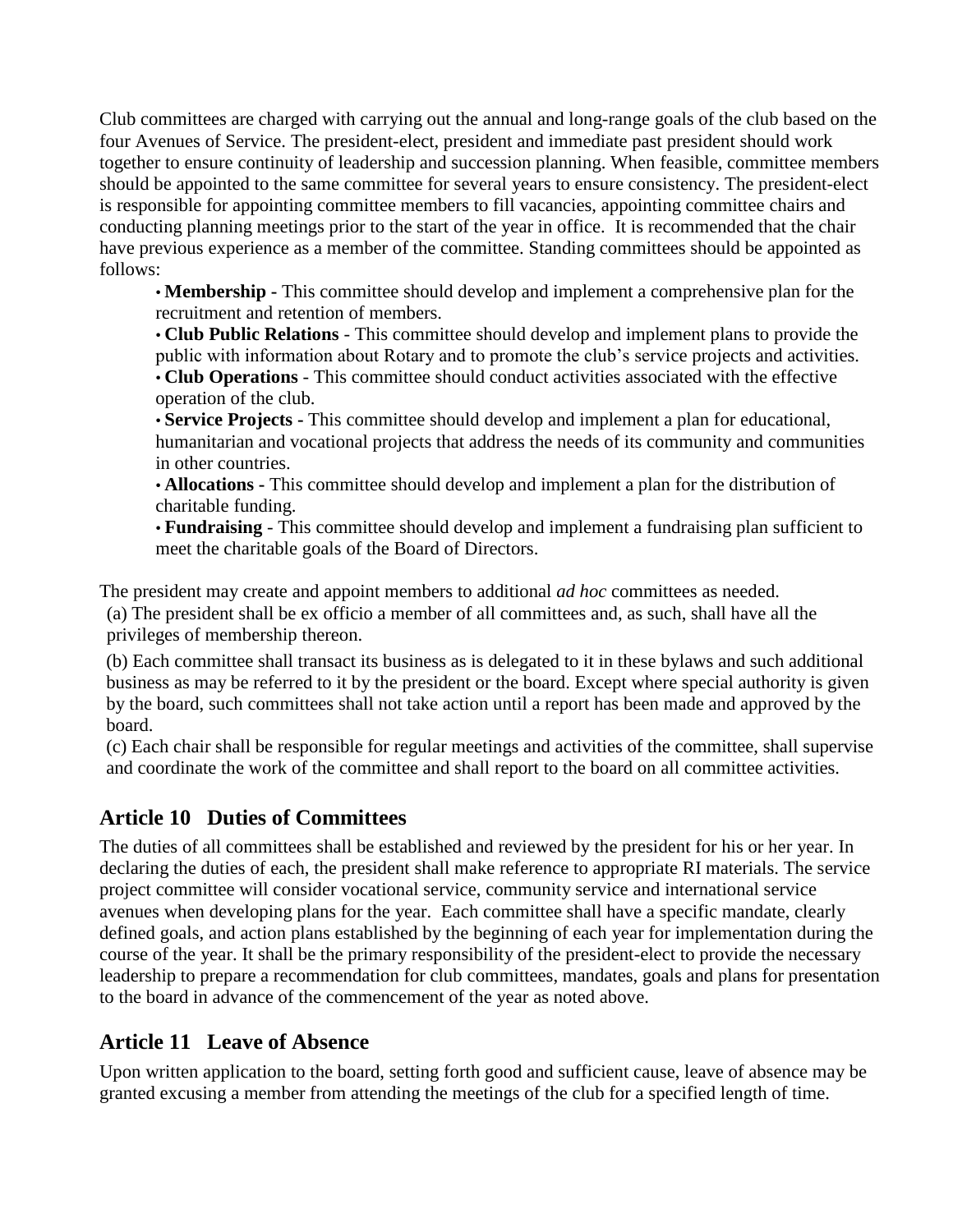(*Note: Such leave of absence does operate to prevent a forfeiture of membership; it does not operate to give theclubcreditforthemember'sattendance.Unlessthememberattendsaregularmeetingofsome other club, the excused member must be recorded as absent except that absence authorized under the provisions of article 8, sections 3 and 4 of the standard Rotary club constitution is not computed in the attendance record of the club.)*

### **Article 12 Finances**

\_\_\_\_\_\_\_\_\_\_\_\_\_\_\_\_\_\_

- **Section 1** Prior to the beginning of each fiscal year, the board shall prepare a budget of estimated income and expenditures for the year, which shall stand as the limit of expenditures for these purposes, unless otherwise ordered by action of the board. The budget shall be broken into two separate parts: one in respect of club operations and one in respect of charitable/service operations (allocations).
- **Section 2** The treasurer shall deposit all club funds in a bank, named by the board. The club funds shall be divided into two separate parts: club operations and charitable service operations.
- **Section 3 All bills in excess of \$500.00 shall be paid by the treasurer or other authorized officer only** when approved by two officers or directors.
- **Section 4** A thorough review of all financial transactions by a qualified person shall be made once each year.
- **Section 5** Officers having charge or control of club funds shall give bond as required by the board for the safe custody of the funds of the club, cost of bond to be borne by the club.
- **Section 6** The fiscal year of this club shall extend from 1 July to 30 June, and for the collection of members' dues shall be divided into four (4) quarterly periods. The payment of per capita dues and RI official magazine subscriptions shall be made on 1 July and 1 January of each year on the basis of the membership of the club on those dates, or on such other dates as Rotary International may hereafter establish.

### **Article 13 Method of Electing Members**

- **Section 1** The name of a prospective member, proposed by an active member of the club, shall be submitted to the board in writing, through the club secretary. A transferring or former member of another club may be proposed to active membership by the former club. The proposal shall be kept confidential except as otherwise provided in this procedure.
- **Section 2** The board shall ensure that the proposal meets all the classification and membership requirements of the standard Rotary club constitution.
- **Section 3** The board shall approve or disapprove the proposal within 30 days of its submission, and shall notify the proposing member of its decision, through the club secretary.
- **Section 4** If the decision of the board is favorable, the prospective member shall be informed of the purposes of Rotary and of the privileges and responsibilities of membership, following which the prospective member shall be requested to sign the membership proposal form and to permit his or her name and proposed classification to be published to the club.
- **Section 5** If no written objection to the proposal, stating reasons, is received by the board from any member (other than honorary) of the club within seven (7) days following publication of information about the prospective member, that person, upon payment of the admission fee (if not honorary membership), as prescribed in these bylaws, shall be considered to be elected to membership. If any such objection has been filed with the board, it shall vote on this matter at its next meeting. If approved despite the objection, the proposed member, upon payment of the admission fee (if not